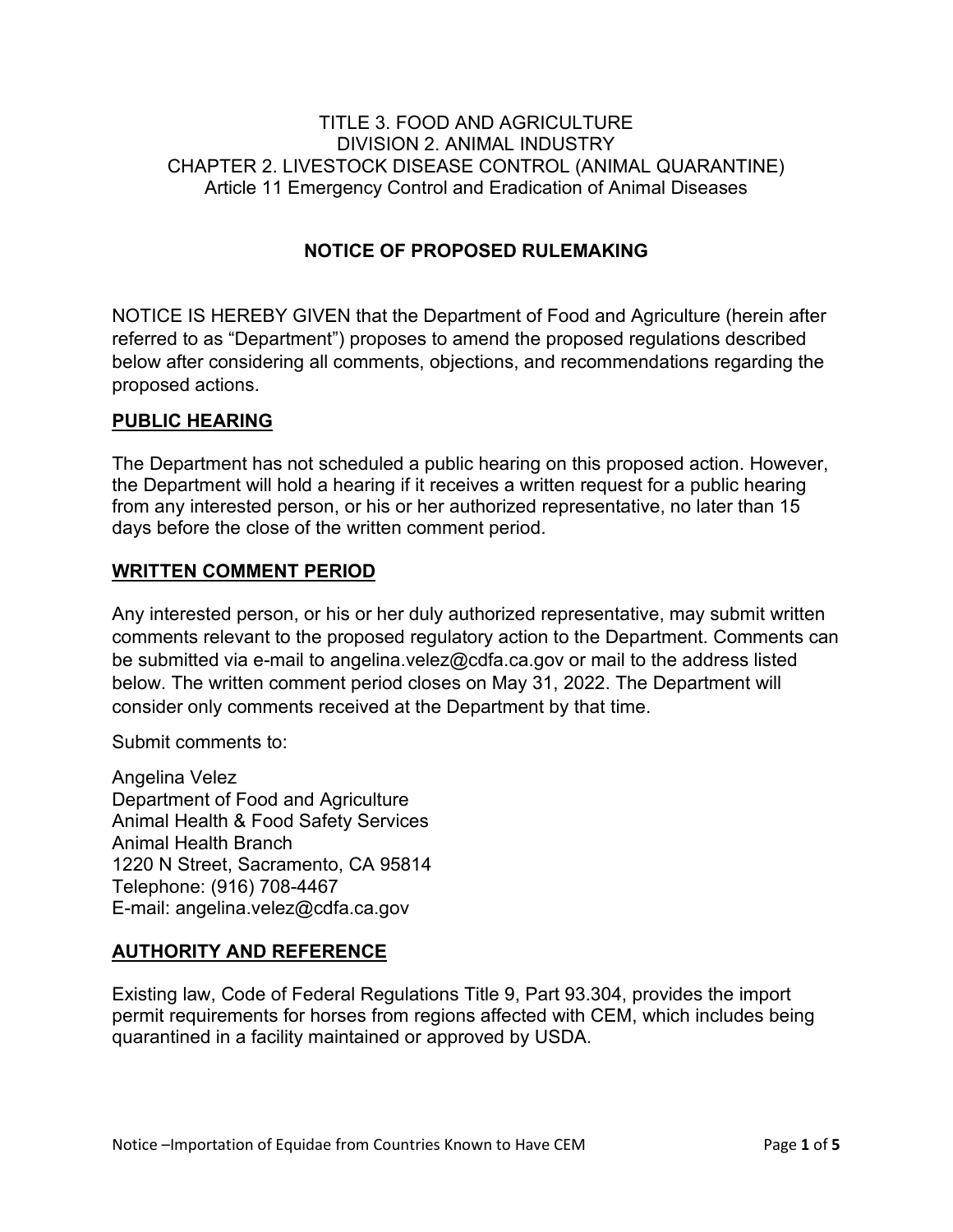Existing law, section 407 of the Food and Agricultural Code, provides that the Secretary of the Department of Food and Agriculture (Department) may adopt such regulations as are reasonably necessary to carry out the provisions of the code which she is directed or authorized to administer or enforce.

 condition that could cause risk to animals or the health and safety of the citizens of this state. Existing law, section 9561 of the Food and Agricultural Code authorizes the State Veterinarian of the Department to establish regulations to prevent or eradicate any

Existing law, section 9562 of the Food and Agricultural Code authorizes the State Veterinarian to quarantine or restrict the movement of animals or animal products to minimize the risk of an illness that could kill or seriously damage other animals or humans.

 Veterinarian of the Department to prescribe the conditions, if any, under which animals, animal products, or property may be imported into this state if section 9562 is invoked, and the importation of animals, animal products, or other property from any state, pathogen, contagion, toxin, or condition designated pursuant to Section 9562. Existing law, section 9570 of the Food and Agricultural Code authorizes the State territory, or foreign country may transmit, carry or disseminate the illness, infection,

 requirements for all stallions or mares over 731 days of age imported into California Existing law, section 8101.1 of the California Code of Regulations, specifies the under a United States Department of Agriculture (USDA) permit from a foreign country where Contagious Equine Metritis (CEM) exists.

## **INFORMATIVE DIGEST/POLICY STATEMENT OVERVIEW**

 The Department is proposing the amendment of section 810.1 under of Article 11, Chapter 2, Division 2, of Title 3 of the California Code of Regulations, to update the address of the currently approved CEM quarantine facility and add a new additional under the control and management of the University of California Davis. approved facility for the University of California Davis, Center for Equine Health, both

 stallion and/or mares requires quarantine for inspections, treatment and testing required horses, as well as improved transportation logistics for stakeholders importing the equines. Currently the only UC Davis Center for Equine Health CEM quarantine facility Anticipated Benefits of the Proposal: This amendment will provide the public with an additional location in Southern California to utilize in those cases where importation of to determine the disease status for CEM, as set forth in CCR section 810.1. The primary equine health benefit is decreased length of travel and transportation stress for imported closest is the location in Davis, California.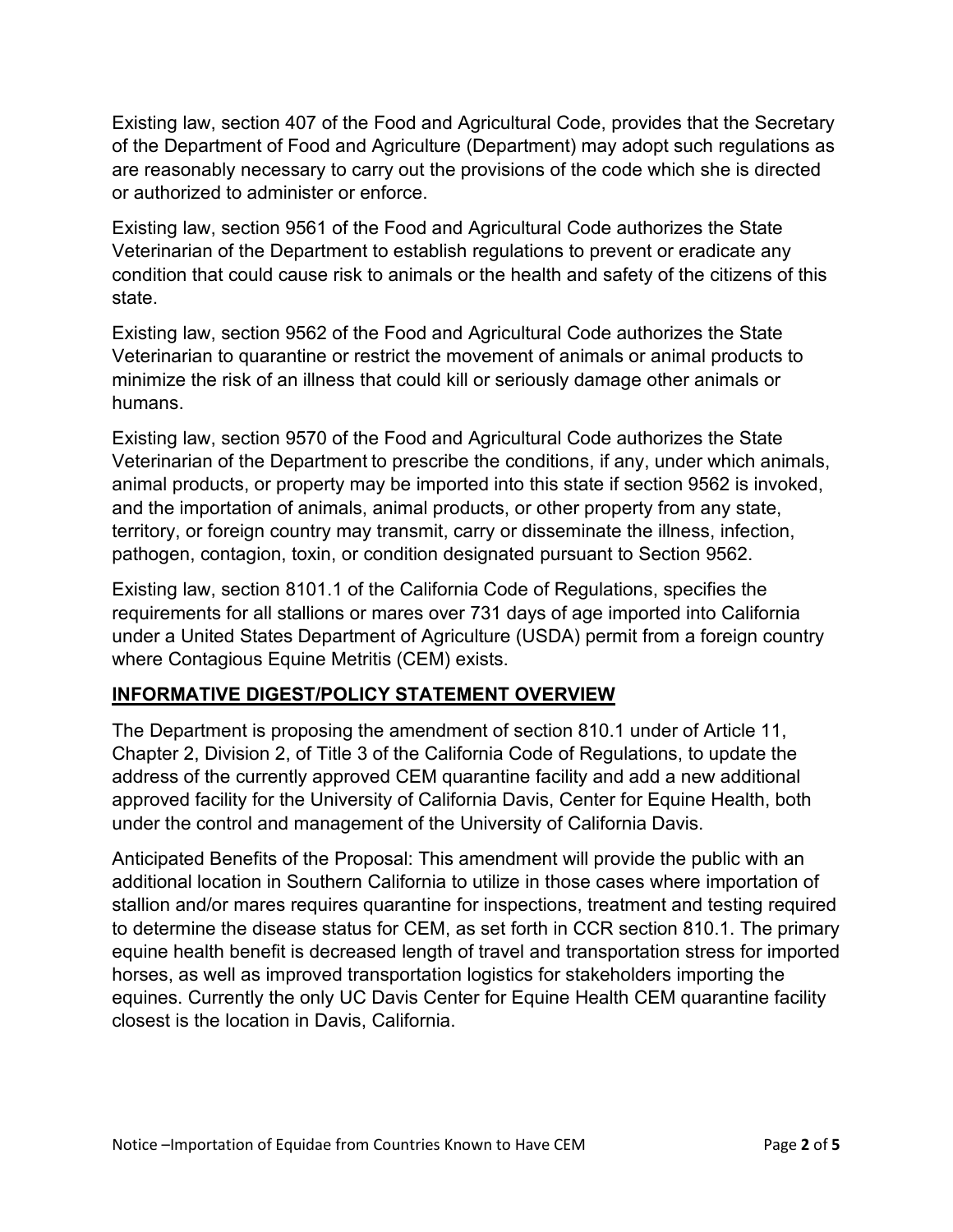#### **CONSISTENCY EVALUATION**

The Department has evaluated this proposal and believes that it is not inconsistent or incompatible with the Department's existing State regulations.

#### **DISCLOSURES REGARDING THE PROPOSED ACTION**

Costs/Savings in Federal Funding to the State: None. Fiscal Impact on Public Agencies Including Costs or Savings to State Agencies or

Nondiscretionary Costs/Savings to Local Agencies: None.

Local Mandate: None.

 Cost to Any Local Agency or School District for Which Government Code section 17500 et seq. Require Reimbursement: None.

Business Impact: The Department has determined that this regulatory proposal will not have any impact on the creation of jobs or businesses or the elimination of jobs or existing businesses or the expansion of businesses in California.

The Department has made an initial determination that the proposed regulatory action will not have any significant statewide adverse economic impact directly affecting California businesses including the ability of California businesses to compete with businesses in other states.

 Cost Impacts on Representative Private Persons or Businesses: The Department is not aware of any cost impacts that a representative private person or business would necessarily incur in reasonable compliance with the proposed action.

 The anticipated compliance requirements as a result of this proposal: The proposal contains no specific record keeping, paperwork or reporting requirements.

Effect on Housing Costs: None.

Effect on Small Business: The Department has initially determined that the proposed changes to the regulations would have no significant impact directly affecting small businesses. These regulations do not require any additional costs or outputs for small businesses. These regulations do not establish any new limitations on small businesses. All CFMs and vendors would be operating under the same regulatory structure with regards to the regulatory changes.

## **RESULTS OF ECONOMIC IMPACT ASSESSMENT**

 safety, and the State's environment: The Department is not aware of any specific benefits this proposal will have on the health of California residents, worker safety or the Benefits of the regulation to the health and welfare of California residents, worker State's environment.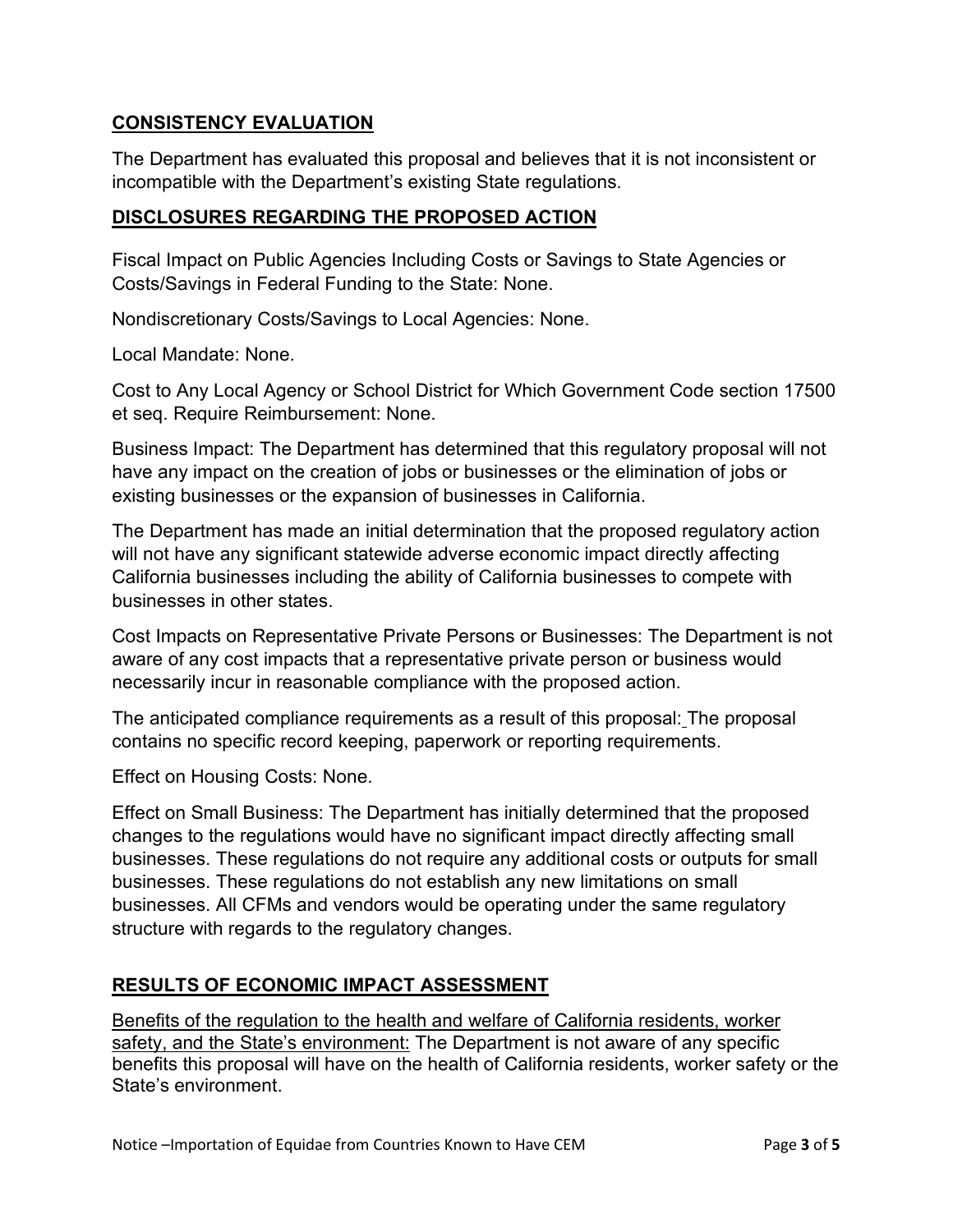The proposed regulation benefits welfare of California residents, including animal health, the equine industry and the State's economy by serving to prevent the spread of CEM in the State of California when stallions or mares are imported from foreign countries where CEM exists.

 Occupations/Businesses Impacted: The Department has determined that this regulatory proposal will not have any impact on the creation of jobs or businesses or the elimination of jobs or existing businesses or the expansion of businesses in California.

 Business Reporting Requirement: There are no new reporting requirements as a result of this proposal.

Comparable Federal Regulations: This proposal does not duplicate or conflict with federal regulations.

# **CONSIDERATION OF ALTERNATIVES**

 Department must determine that no reasonable alternative it considered or that has In accordance with Government Code section 11346.5, subdivision (a)(13), the otherwise been identified and brought to the attention of the Department would be more effective in carrying out the purpose for which the action is proposed or would be as effective and less burdensome to affected private persons than the proposed action or would be more cost-effective to affected private persons and equally effective in implementing the statutory policy or other provision of law.

 the written comment period. The Department invites interested persons to present statements or arguments with respect to alternatives to the proposed regulations at the scheduled hearing or during

## **AVAILABILITY OF INITIAL STATEMENT OF REASONS AND INFORMATION AND TEXT OF PROPOSAL**

 Copies of the exact language of the proposed regulations and of the Initial Statement of Reasons, and all the information upon which the proposal is based, may be obtained by indicated below in this Notice. contacting the persons named below or by accessing the Department's website as

## **AVAILABILITY AND LOCATION OF THE FINAL STATEMENT OF REASONS AND RULEMAKING FILE**

All the information upon which the proposed regulations are based is contained in the rulemaking file, which is available for public inspection by contacting the persons named below.

 Any person may obtain a copy of the Final Statement of Reasons once it has been prepared, by making a written request to the contact persons named below or by accessing the website listed below.